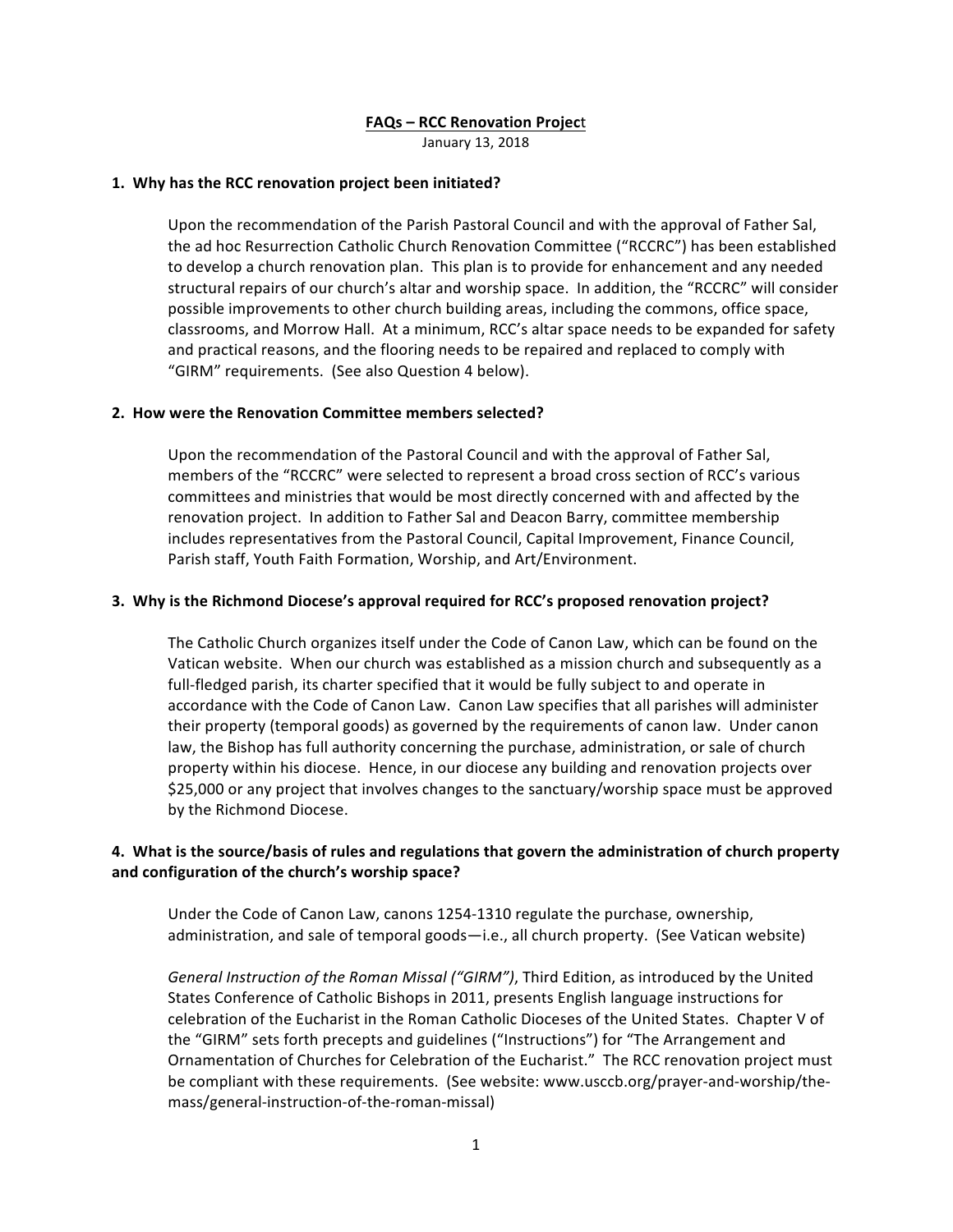#### **5.** What is the role of the Richmond Diocese's Building and Renovation Committee ("BARC")?

Acting under the authority of the Bishop of the Richmond Diocese, the "BARC" is responsible for reviewing and approving any building and/or renovation project involving liturgical space, regardless of its scope and size. The "BARC" enforces "Limits of Authority" (guidelines for approvals required to implement a building or renovation project based on the estimated monetary value of the project), and it oversees and administers a seven-phase review and approval process for project implementation. As the Bishop's delegate, the "BARC" must make decisions and operate in accordance with the Code of Canon Law and the "GIRM."

## **6.** Why does the installation of kneelers need to be part of the RCC renovation project?

The Roman Catholic Diocese of Richmond requires that its member churches have kneelers installed to facilitate the celebration of the Eucharist in accordance with the "GIRM" and the instructions of the United Sates Conference of Catholic Bishops. Since RCC did not provide for kneelers during its initial construction, the "BARC" now stipulates that priority be accorded to installing kneelers as part of any building and renovation project. This applies to all churches in the Richmond Diocese.

According to the "GIRM", Chapter II, Instruction 43, throughout the Dioceses of the United States the faithful "should kneel beginning after the singing or recitation of the Sanctus (Holy, Holy, Holy) until after the Amen of the Eucharistic Prayer, except when prevented on occasion of ill health, or for reasons of lack of space, of the large number of people present, or for another reasonable cause."

The United States Conference of Catholic Bishops ("Praying with Body, Mind, and Voice" – 2010) underscored that prayer during Mass "is expressed by our bodies well," and affirmed "that the bishops of this country have chosen the posture of kneeling for the entire Eucharistic Prayer."

## **7.** Why is reorientation of the choir being incorporated into RCC's renovation project?

As the choir is currently situated, choir members do not have the opportunity for full participation in the Mass as is required for all congregants. Choir members do not have a direct view of the altar and the priest as Mass is being celebrated. The proposed 90 degree reorientation of the choir will afford the choir the opportunity to fulfill its liturgical role, lead parishioners in song, and allow each member full, sacramental participation in the Mass.

According to the "GIRM," Chapter V, Instruction 312: "The choir should be positioned with respect to the design of each church so as to make evident its character as a part of the gathered community of the faithful fulfilling a specific function. The location should also assist the choir to exercise its function more easily and conveniently allow each choir member full, sacramental participation in the Mass."

#### **8.** Why is moving the tabernacle to the altar area being considered for RCC's renovation project?

According to the "GIRM," Chapter V, Article 314: "...the Most Blessed Sacrament should be reserved in a tabernacle in a part of the church that is truly noble, prominent, conspicuous, worthily decorated, and suitable for prayer."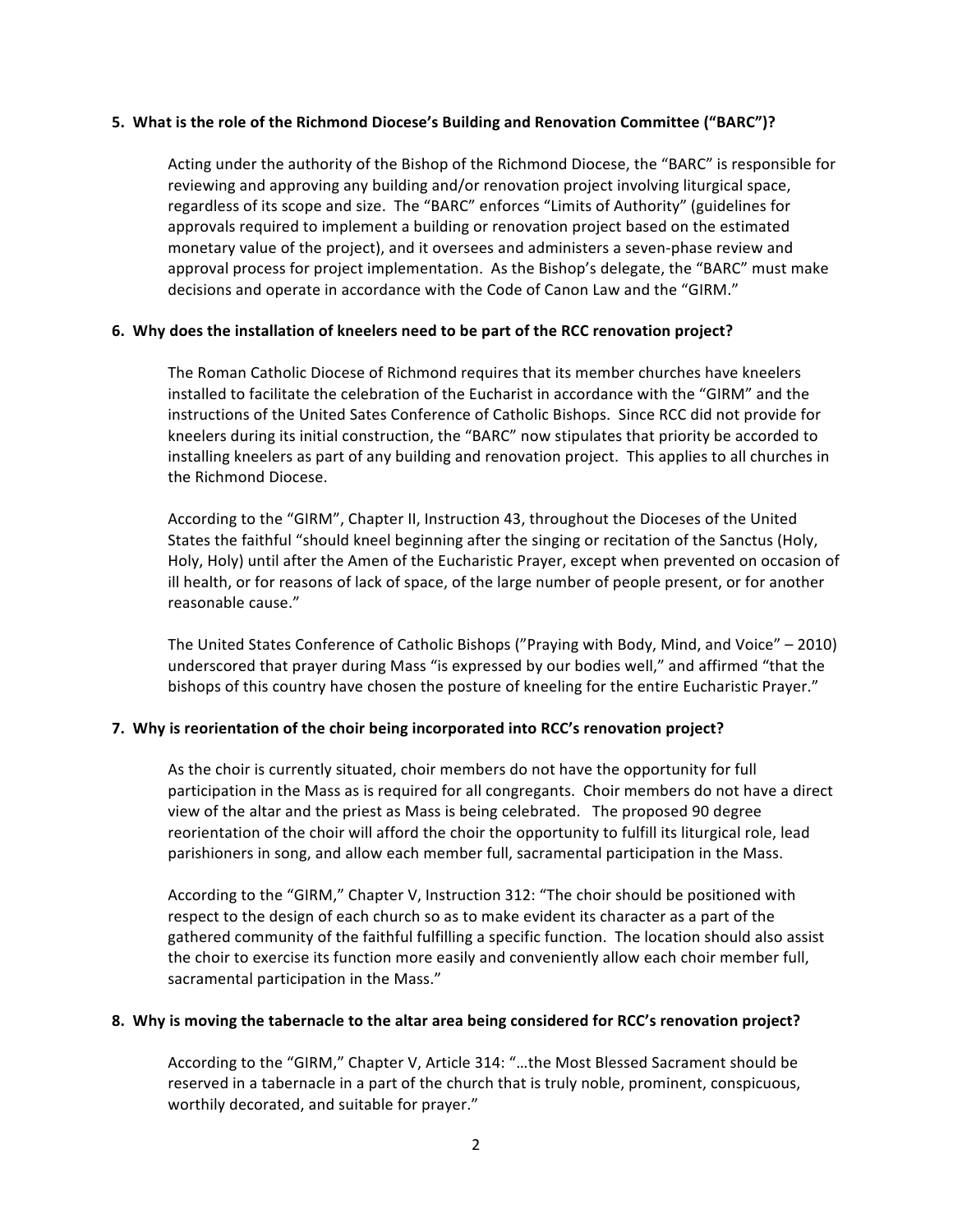RCC's tabernacle is currently located in our Chapel. Unfortunately, due to the configuration of RCC, this placement is neither "prominent" nor "conspicuous" for those attending RCC to celebrate Mass and engage in prayer.

Subject to the approval of our Bishop and taking into account that, at times, our worship space needs to be used for non-liturgical functions, the "RCCRC" is considering an interim solution to position a tabernacle behind or near the altar at the same time that we continue to maintain the Chapel tabernacle. As appropriate to circumstances and approved by RCC's pastor, the Most Holy Eucharist will be reserved in the tabernacle behind or near the altar or in the Chapel when our worship space is being used for a secular activity or on Good Friday. The tabernacle in which the Most Holy Eucharist is reserved will be designated by a permanently shining bees wax candle.

#### **9.** Why does the flooring have to be replaced on the altar and in the nave?

RCC's altar flooring needs to be repaired and replaced, and the sanctuary/altar area needs to be expanded. 

Repair of the sanctuary/altar floor is necessary because there is significant weakness in the under-flooring which should be reinforced for safety reasons and to eliminate floor creaking that interferes with celebration of the Mass.

The altar needs to be enlarged because with the growth of the number of Eucharistic Ministers that participate in Mass celebration there is significant crowding on the altar that impairs movement of the celebrant and makes it unsafe for those standing at either side of the altar while the Eucharist is being celebrated.

The altar's current carpeted surface needs to be replaced with either a stone, tile, or a hardwood surface to permit recovery of the Most Holy Eucharist in case of accidental dropping or spillage.

The carpeting in the nave is quite worn after more than 20 years of service. It needs to be replaced with new carpeting or a different flooring, such as tile or wood.

#### **10.** Why does the altar furniture have to be replaced?

RCC needs to upgrade its altar furniture to bring our church in compliance with the "GIRM" requirements. The altar table top should be made of stone or, alternatively, of solid wood and permanently fixed to the altar floor—ours is not. The ambo also needs to be upgraded to be a stationary fixture as complement to the altar table. (See "GIRM," Chapter V)

## **11.** Why is changing the location of the "Risen Christ" rendering within the worship space under **consideration?**

The "Risen Christ" rendering is recognized by virtually all RCC parishioners as an important symbol. It represents our congregation's dedication to our Lord Jesus Christ, RCC's welcoming disposition to all who wish to join us in worshiping God and Jesus Christ according to Roman